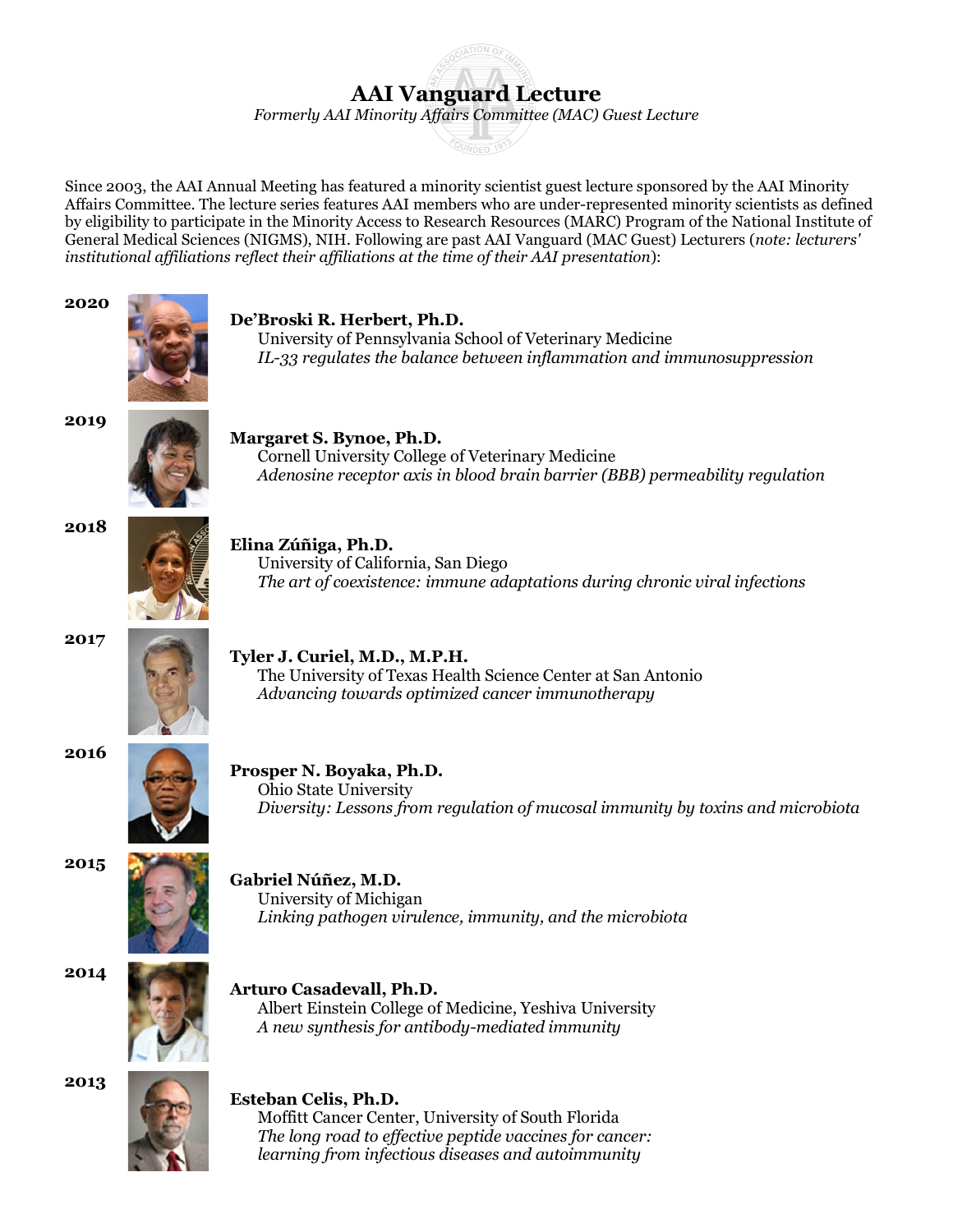**2012** 



**Charles E. Egwuagu, M.P.H., Ph.D.** National Eye Institute, National Institutes of Health *Regulation of autoreactive lymphocytes that mediate CNS autoimmune diseases*



**Olivia M. Martinez, Ph.D.**

 Stanford School of Medicine  *Effects of viral proteins on lymphocyte function in Epstein Barr Virus B cell lymphomas*



**Albert Zlotnik, Ph.D.** University of California, Irvine  *An evolutionary view of chemokines*





**Emil R. Unanue, M.D.**

 Washington University School of Medicine  *The mysteries of peptide selection by the class II MHC molecules*





**Juan J. Lafaille, Ph.D.** New York University School of Medicine  *Antigen-induced Foxp3+ regulatory T cells*





**Avery August, Ph.D.** Pennsylvania State University  *Tec tyrosine kinase modulation of airway responses*





**Diana M. Lopez, Ph.D.** University of Miami *A unique mucin immunoenhancing peptide with anti-tumor properties*

**2005** 



**Juan Carlos Zúñiga-Pflücker, Ph.D.** Sunnybrook and Women's Research Institute, University of Toronto  *Becoming a T cell: lineage options and decisions by stem cells*

**2004** 



**Randy R. Brutkiewicz, Ph.D.** Indiana University School of Medicine  *CD1d-mediated antigen presentation to NKT Cells*